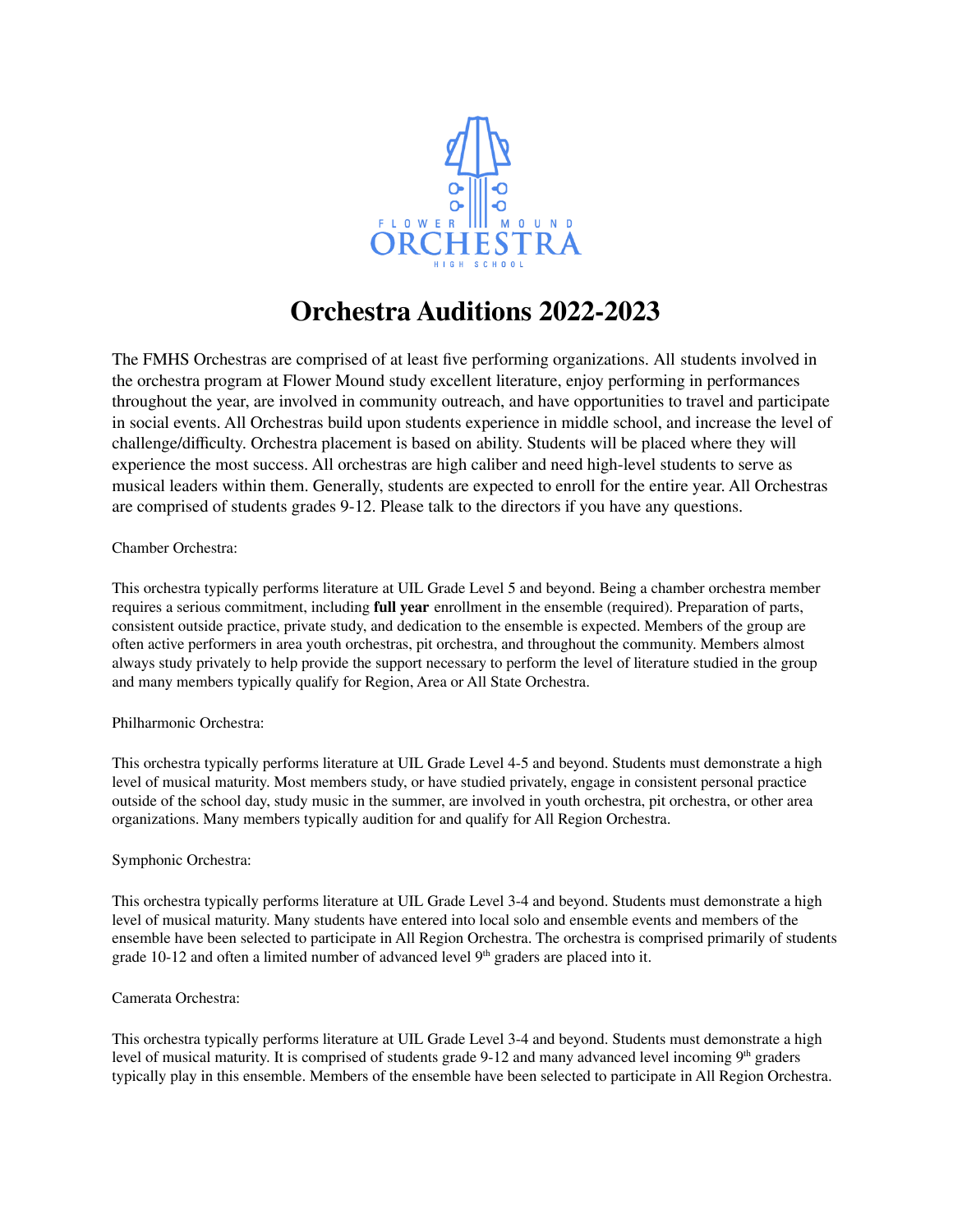#### Concert Orchestra:

This orchestra typically performs literature at UIL Grade 3 and beyond. Any student with previous playing experience are welcome, but students in this group must still demonstrate a high level of musical maturity. Typically, most  $9<sup>th</sup>$  grade students enroll in this orchestra, but it is open to all students 9-12. It is the most typical, more advanced next step in the progression from middle school orchestra.

#### The Audition Process:

Students interested in auditioning should plan on preparing the following:

Choose 3 of the Attached Excerpts

Chamber: Must be Excerpts 7-9 Philharmonic: Music be Excerpts 4-9 Symphonic/Camerata: Any Excerpts

Excerpts are Scaled in Difficulty (Most Difficult in Back of Packet) Choosing Excerpts:

- 1. We recommend that you print out all 9 excerpts for your respective instrument. Play through them, take them to your teacher, and decide which 3 excerpts you want to prepare for your audition.
- 2. It is important that you pick 3 excerpts which you are going to be able to play with great intonation, rhythmic precision, a steady tempo and all dynamics, articulations, and style considerations. Fingerings/bowings are suggestions and can be changed.
- 3. Avoid picking excerpts that are too difficult for you or too easy for you. That will not help the conductors assess you accurately, especially if they are too hard for you. You might have big goals to be in a certain ensemble, but if you pick music that is beyond your abilities, it only shows us that you are not ready to play the level of music in which that ensemble plays. We want everyone to have a solid confident audition.
- 4. Even though you will select the excerpts you want to prepare for the orchestra you hope to make it into, it is NO GUARANTEE that you will qualify for that orchestra. For example, if you choose to perform the Chamber orchestra excerpts (7-9) you may be accepted into Philharmonic, Symphonic, or Camerata if you are not accepted into Chamber. All Orchestras perform at a high level; the process is designed to help find the group where you will experience the most success and fulfillment.

Students will be considered based on the following criteria:

Current rehearsal etiquette, positive attitude and commitment demonstrated on a daily basis in your current orchestra. Schedule for the 2022-23 school year (full year enrollment in orchestra is expected for all and mandatory for membership in the Varsity Level Chamber Orchestra).